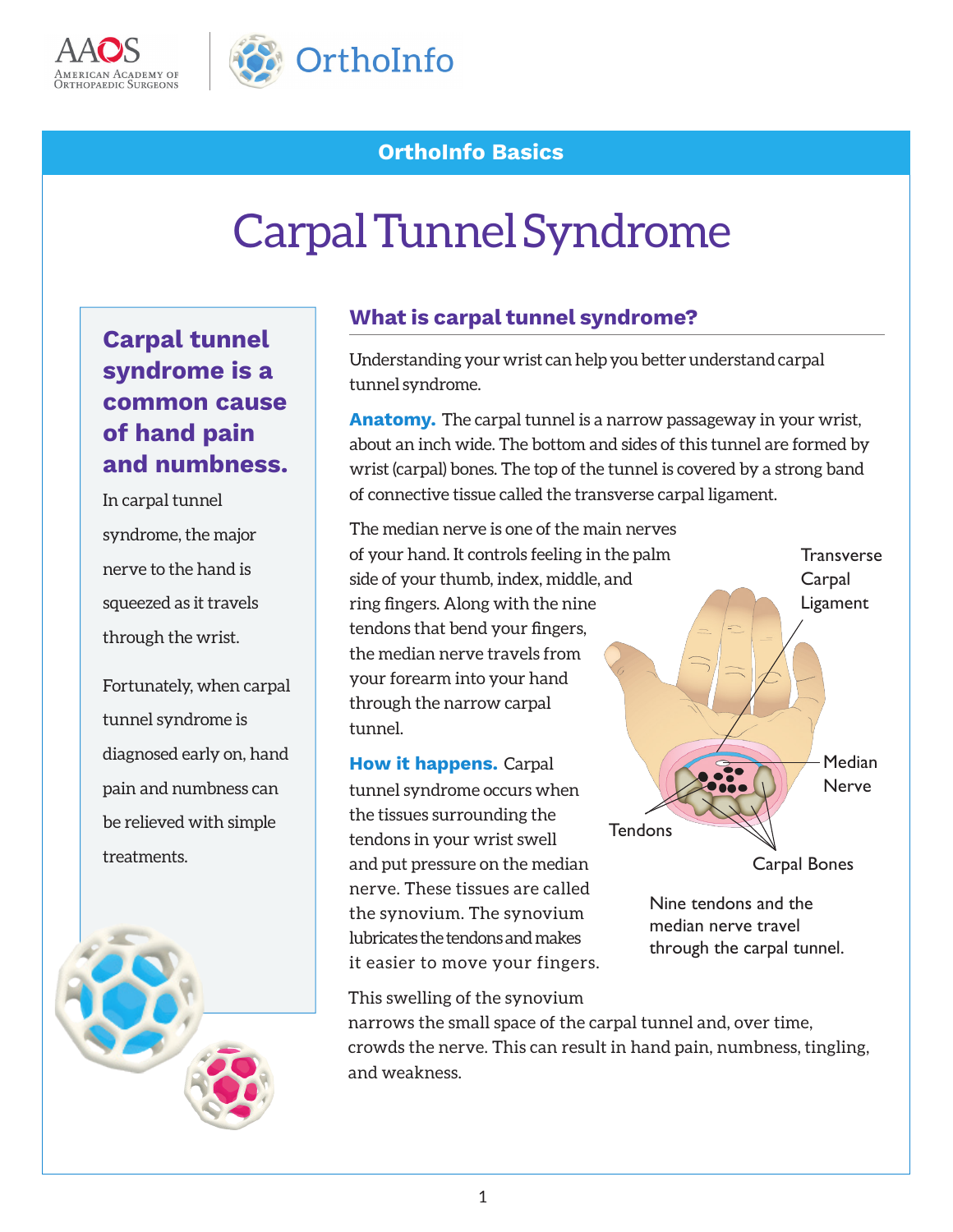#### **What causes carpal tunnel syndrome?**

In most cases, the exact cause of carpal tunnel syndrome is not known.

Many things contribute to the development of the disease. Studies show that women and older people are more likely to develop carpal tunnel syndrome. There are also several other factors that can cause crowding in the carpal tunnel.

- **Heredity.** Carpal tunnels are simply smaller in some people. This trait can run in families.
- **Hand use.** Repeating the same hand motions over a prolonged period of time can aggravate the tendons and cause swelling.
- **Pregnancy.** Hormonal changes during pregnancy can cause water retention and swelling.
- **Health conditions.** Diabetes, rheumatoid arthritis, and thyroid gland imbalance are medical conditions that can cause increased swelling.



When the median nerve is compressed, pain and numbness can radiate from your thumb to your ring finger.

### **Is it better to get diagnosed early?**

Because the disease usually worsens over time, the sooner you start treatment, the better.

After discussing your medical history, your doctor will ask you about your symptoms. Did they begin gradually and come and go? Are they worse at night? Do they occur when you are holding something, like a book or a phone? These are all common signs of carpal tunnel syndrome.

**Physical tests.** Your doctor will try to bring about your symptoms. He or she may bend and hold your wrists in different positions to test for tingling or numbness in your hands. Pressing down or tapping along the median nerve may also recreate your symptoms.

**Electrophysiological tests.** These types of tests, such as a nerve conduction study, measure how severe the pressure is on your median nerve. Results from these tests will help your doctor develop an individual treatment plan for you.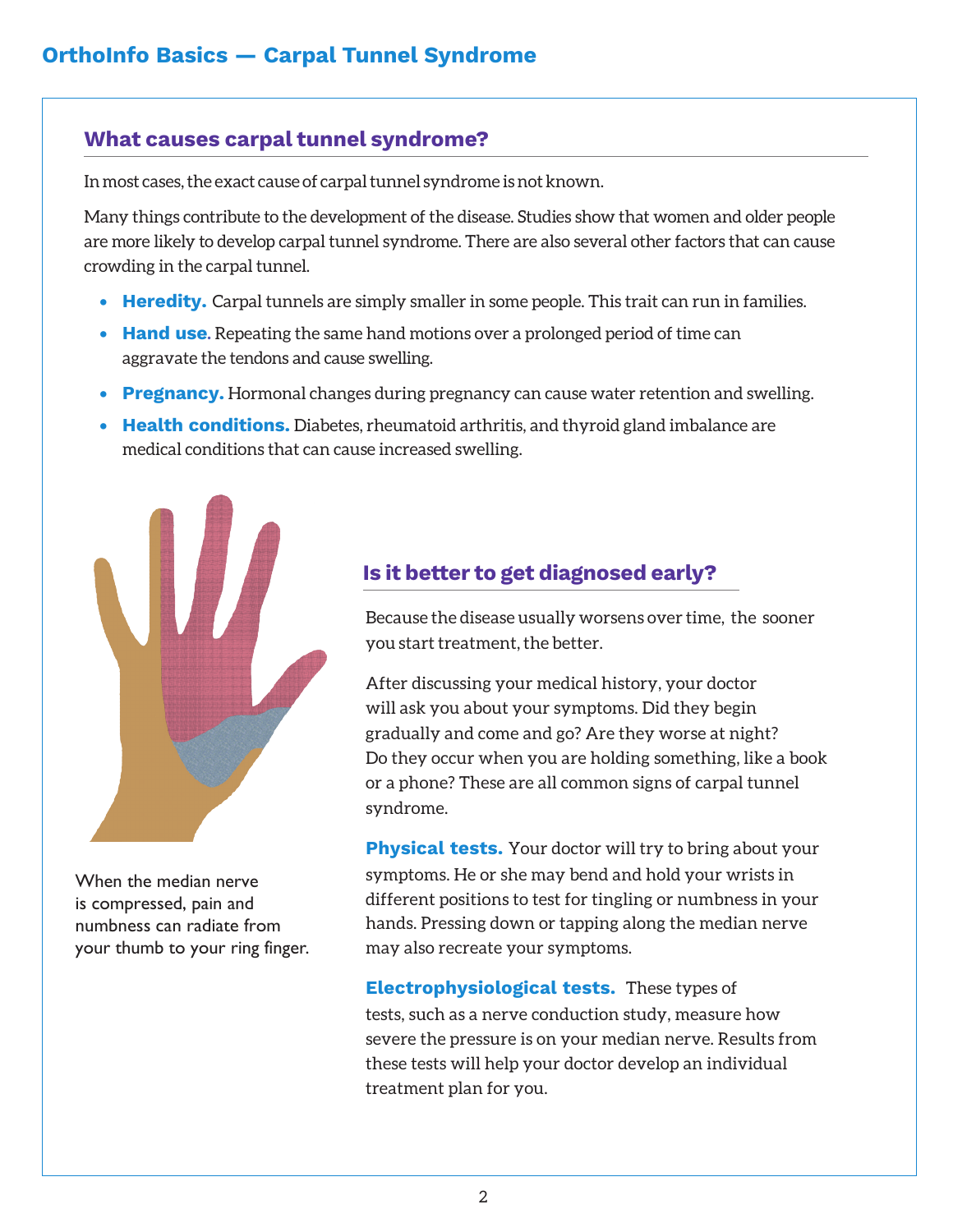#### **What are common treatments?**

When treated early on, carpal tunnel symptoms can be relieved with simple measures.

**Bracing or splinting.** A brace or splint worn at night will keep your wrist in a neutral position. This prevents the nightly irritation to the median nerve that occurs when you curl your wrists during sleep. It can also help to wear a splint during activities that aggravate your symptoms.

**Nonsteroidal anti-inflammatory medicines.** Drugs like aspirin and ibuprofen reduce pain and swelling.

**Activity changes.** Symptoms often occur when your hand and wrist are in the same position for too long. If your job or hobby activities aggravate your symptoms, changing these activities may slow or stop progression of the disease.

**Steroid injections.** Cortisone is a powerful anti-inflammatory medicine that is injected into your carpal tunnel. While these injections often provide relief, painful symptoms may come back.

**Surgery.** In very severe, long-standing cases, surgery may be recommended to prevent irreversible damage. Your doctor may also consider surgery if your symptoms have persisted through nonsurgical treatments.

*Procedure.* The goal of carpal tunnel syndrome surgery is to make more room for the median nerve and tendons. There are different surgical techniques for doing this, but all involve cutting the transverse carpal ligament to open up the carpal tunnel. When the ligament heals, there will be more room for the nerve and tendons.

Carpal tunnel surgery can be done under general anesthesia where you are put to sleep, or under local anesthesia where you are given medication to numb your arm. Most people are able to go home a few hours after the procedure.

*Recovery.* You can expect some pain, swelling, and stiffness after surgery. Minor soreness in your palm may last for several months, and a complete recovery may take up to a year.

Most patients' symptoms significantly improve after surgery. People with severe, long-standing carpal tunnel syndrome may not have a complete recovery.

**Transverse** Carpal Ligament

Synovium

Median Nerve

In carpal tunnel surgery, the ligament is cut to relieve pressure on the median nerve.